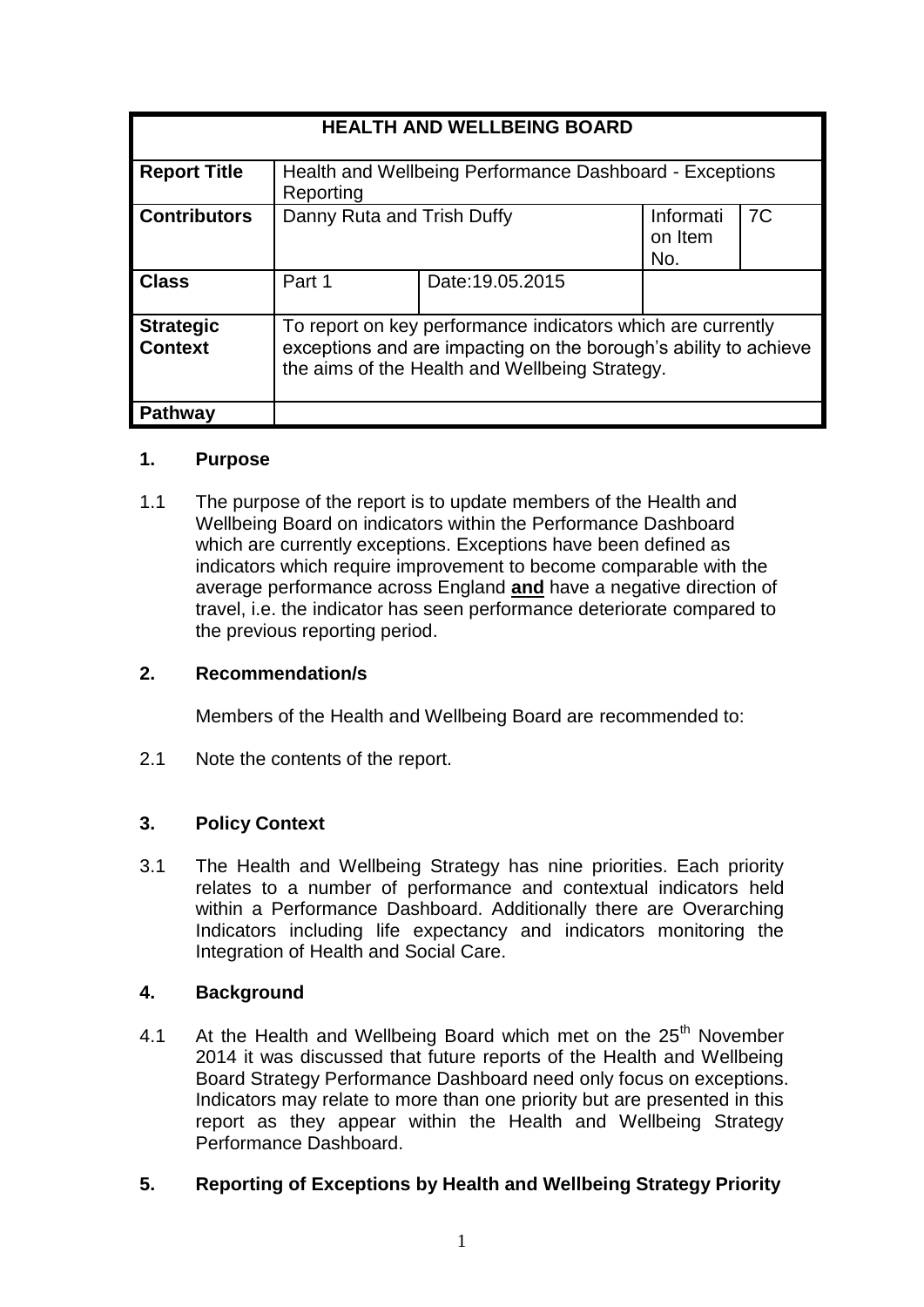- 5.1 *Overarching Indicators***:** Although there were a number of overarching indicators that were significantly worse than the England benchmark, all these indicators showed an improved direction of travel compared to the previous time period.
- 5.2 *Priority Objective 1: Achieving a Healthy Weight -* Excess weight in Children - Reception Year (%)

| <b>Current Performance</b> | <b>Previous</b>     | London  | England |
|----------------------------|---------------------|---------|---------|
| (13/14)                    | Performance (12/13) | (13/14) | (13/14) |
| 39.3%                      | 38.3%               | 37.6%   | 33.5%   |

- 5.2.1 Comments: Local analysis of the data reveals that for the eight years data has been collected (2006/7-2013/14) there is slight variability but no consistent trend over the period in obesity rates in this cohort of children.
- 5.2.2 Actions: Building the local capabilities of the workforce through training on a variety of topics to promote healthy weight, provision of targeted and specialist weight management services accessible in community venues and the development of a 'Health in Lewisham' webpage on the council website to provide information and advice to support families achieve a healthy lifestyle.
- 5.3 *Priority Objective 2: Increasing the number of people who survive colorectal, breast and lung cancer for 1 and 5 years -* Cancer screening coverage - Breast cancer (%)

| <b>Current Performance</b> | <b>Previous Performance</b> | London | England |
|----------------------------|-----------------------------|--------|---------|
| (2014)                     | (2013)                      | (2014) | (2014)  |
| 65.0%                      | 66.0%                       | 68.9%  | 75.9%   |

- 5.3.1 Comments: Breast screening coverage in Lewisham does not meet the national target of 70% and has remained at approximately 65% for the past 7 years. Screening performance may have dipped due to the transfer of responsibilities to NHS England and due to less focused and collaborative work locally.
- 5.3.2 Actions: Possible activity proposed for 2015-2018 includes promoting cervical, bowel, breast and cervical cancer screening programmes in the community and work with GP Practices so that they are more proactive in following up cancer screening non-attenders. The dialogue with NHS England will also continue.
- 5.4 *Priority Objective 3: Improving Immunisation Uptake -* Uptake of the second dose of Measles Mumps and Rubella Vaccine (MMR2) at five years of age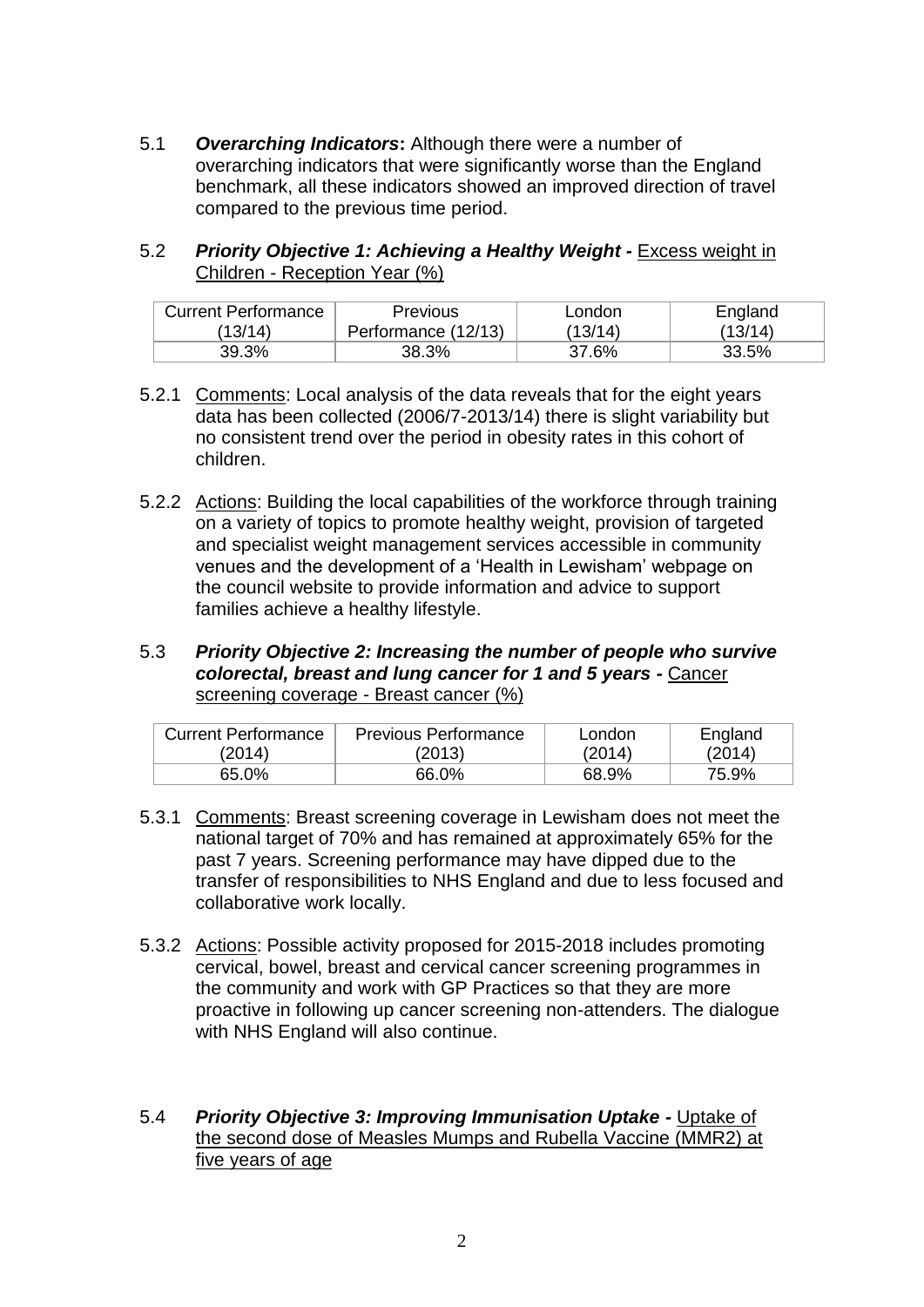| Current Performance | Previous Performance | London       | England      |
|---------------------|----------------------|--------------|--------------|
| $(Q3-14/15)$        | $(Q2-14/15)$         | $(Q3-14/15)$ | $(Q3-14/15)$ |
| 71.6%               | 72.6%                | 80.5%        | 88.5%        |

- 5.4.1 Comments: Improving levels of uptake of immunisation continues to be a challenge in Lewisham. Since the changes introduced in April 2013 as a result of the Health & Social Care Act 2012, the responsibility for commissioning national immunisation programmes is no longer a local one. Despite continuing support at local level and some improvement in uptake of vaccines as a result, significant challenges remain. Uptake of MMR2 at five is the most important of these challenges.
- 5.4.2 Actions: 1). Review the implementation of the preschool booster pathway to incorporate the use of school entry health check information and action by children's centres, and possibly others to maximize uptake of PSB and MMR2 at age five and prior to re-launch for school year 2015/2016; 2). Programme of visits by Clinical Directors to practices that fail to respond to input from Clinical Commissioning Facilitators; 3). Work with provider and with NHS England to maximise opportunities offered by new schools immunisation commissioning arrangements in increasing uptake of MMR2 and PSB.

#### 5.5 *Priority Objective 3: Improving Immunisation Uptake -* Uptake of the fourth dose of Diphtheria vaccine (D4) at five years of age

| Current Performance | <b>Previous Performance</b> | London       | England      |
|---------------------|-----------------------------|--------------|--------------|
| $(Q3-14/15)$        | $(Q2-14/15)$                | $(Q3-14/15)$ | $(Q3-14/15)$ |
| 78.5%               | 80.4%                       | 78.0%        | 88.4%        |

- 5.5.1 Comments: Uptake of the pre-school booster, for which uptake of D4 at five is the indicator, is the second of these challenges.
- 5.5.2 Actions: As for MMR 2.
- 5.6 *Priority Objective 3: Improving Immunisation Uptake -* Uptake of the Human Papilloma Virus (HPV) Vaccine in girls in Year 8 in Lewisham Schools

| Current Performance | <b>Previous Performance</b> | London  | England |
|---------------------|-----------------------------|---------|---------|
| (13/14)             | (12/13)                     | (13/14) | (13/14) |
| 82.9%               | 84.8%                       | 80.0%   | 86.7%   |

- 5.6.1 Comments: Despite improved performance in recent years because of increased involvement of schools in helping to increase uptake, the upward trend is now reversing and increased effort is necessary to ensure a return to an upward trend in uptake.
- 5.6.2 Actions: Ensure a rescue plan to address the lower uptake of the first dose of the HPV vaccine in 2015/2016 and to consider how this problem can be avoided in future with earlier implementation of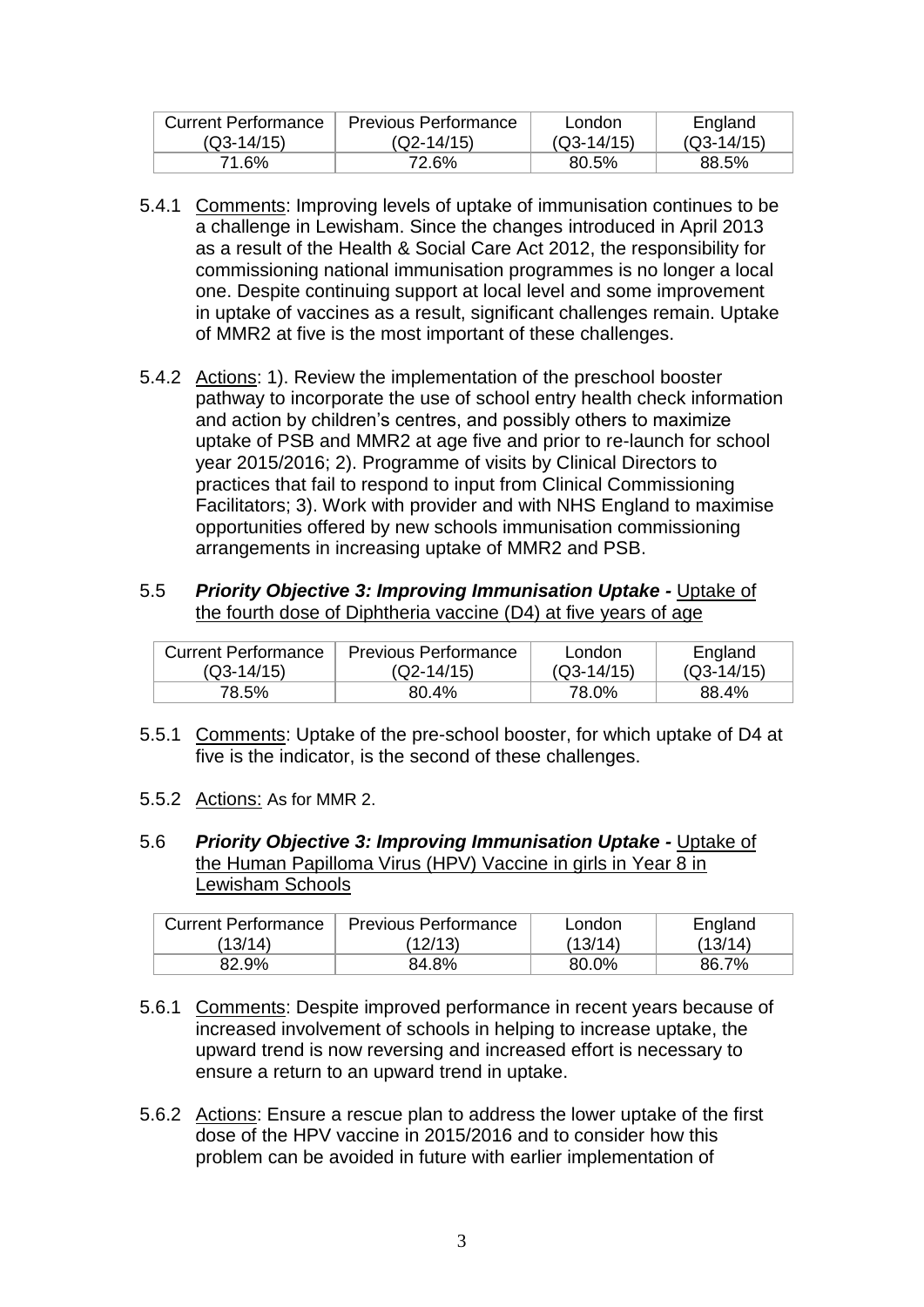awareness programme in 2015/2016. Work with schools to return uptake to higher levels.

5.7 *Priority Objective 5: Preventing the uptake of smoking among children and young people and reducing the numbers of people smoking -* Under 75 Mortality from Lung Cancer (DSR per 100,000 population

| <b>Current Performance</b> | <b>Previous Performance</b> | London | England |
|----------------------------|-----------------------------|--------|---------|
| (2013)                     | (2012)                      | (2013) | (2013)  |
| 46.9                       | 31.2                        | 31.0   | 33.7    |

- 5.7.1 Comments: Although the rate is a notable rise on 2012, a three year average for 2011-2013 of 42.9 reveals that the indicator is subject to large yearly changes. The three year average is also comparable to similar authorities: Lambeth (41.9); Greenwich (42.7) and Southwark (41.1). The high smoking prevalence in the 1960s-80s is the main contributor to lung cancer deaths.
- 5.7.2 Actions: Smoking prevalence has continued to decrease in the borough over the last ten years, which will eventually reduce lung cancer deaths. There are a number of key actions identified at a local level in addition to national measures to reduce smoking prevalence. These include continued focus on enforcement (there has been significant success in seizures of illegal tobacco) and a stop smoking service for heavily addicted smokers.

# **6. Financial implications**

6.1 There are no Financial Implications arising from this report.

#### **7. Legal implications**

7.1 There are no Legal Implications arising from this report.

#### **8. Crime and Disorder Implications**

8.1 There are no Crime and Disorder implications arsing from this report.

#### **9. Equalities Implications**

9.1 The Performance dashboard contains very little data by protected characteristic, however it is important to monitor and consider all the indicator in the context of equalities implications.

# **10. Environmental Implications**